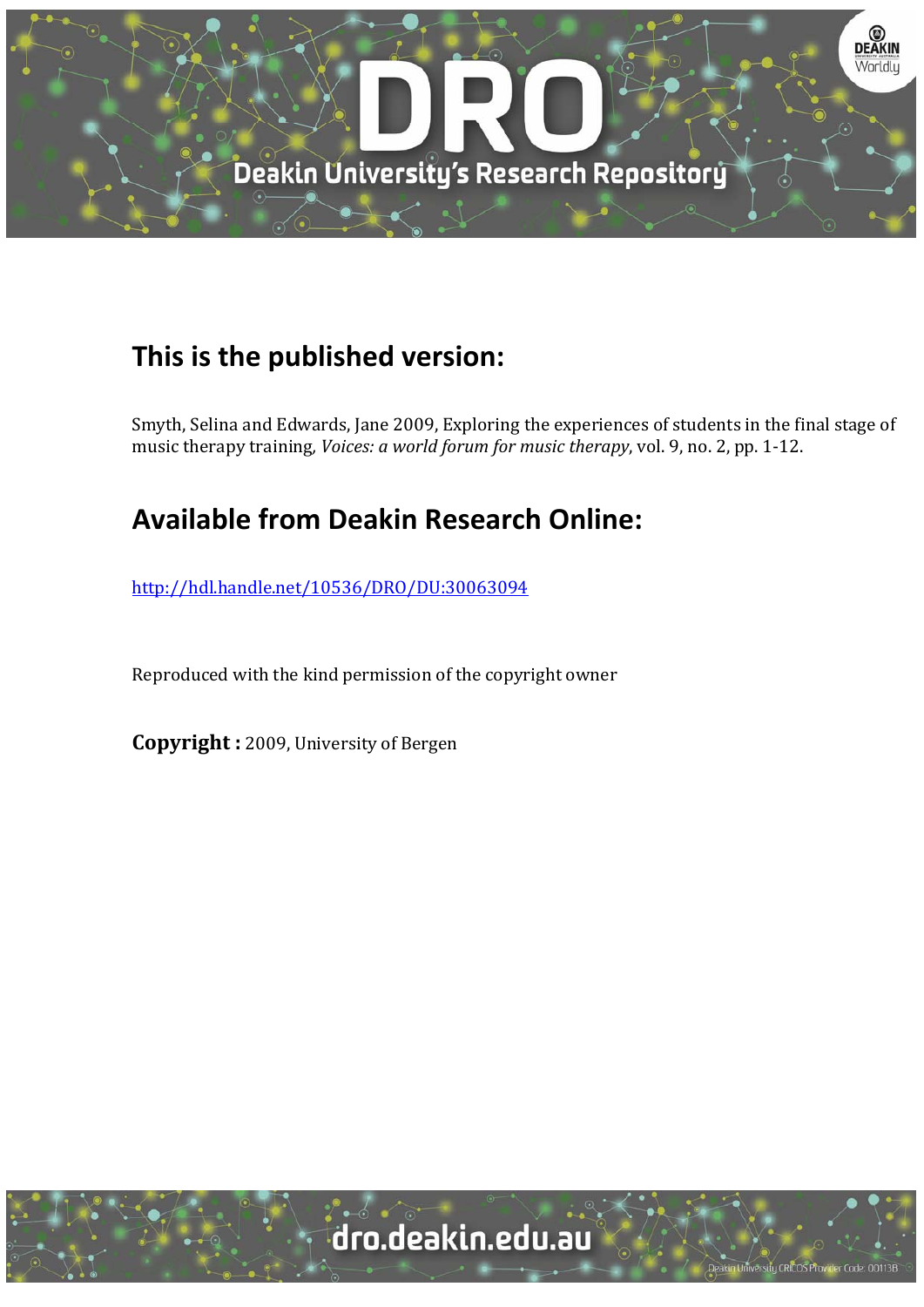

 $Home > Vol$  $Home > Vol$  9, No 2 (2009)  $>$  [Smyth](https://normt.uib.no/index.php/voices/article/view/346/270)

# **Exploring the Experiences of Students in the Final Stage of Music Therapy Training**

By Selina Smyth & Jane Edwards



# **Introduction**

Music therapy courses are designed to develop students $\bullet$  skills in a number of areas, helping them to perform competently in the profession. While a number of reports and reviews have presented issues arising in the development of students skills from the perspective of the course academic and clinical supervision (for example Edwards & Daveson, 2004; Farnan, 2001; Oldfield, 1992), the experiences of students undertaking this journey are also an important focus. The ways in which students experience course requirements and indeed whole programmes offers a perspective as to how learning needs are met and challenges embraced.

# **Background to the Study**

The impetus for this study came when the student researcher was asked "was the course anything like you expected it to be?" Through processing the responses to this question, the idea to pursue a small scale study of the experience of students in relation to expectations and experiences evolved in collaboration with the research supervisor.

This study is closely related to a published investigation of the experiences of eight music therapy students during their preclinical or practicum experiences (Wheeler, 2002). Six areas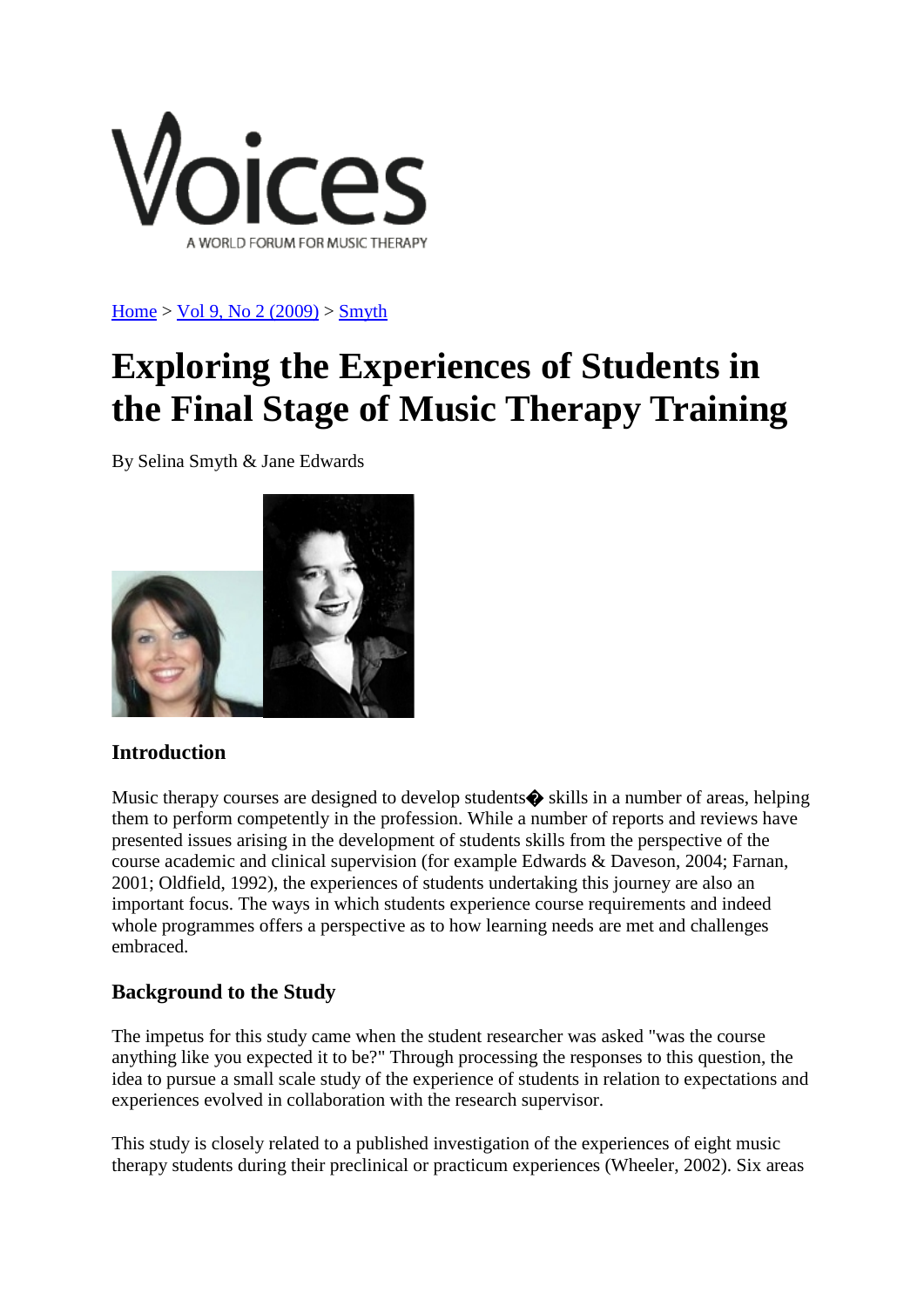of interest emerged from Wheeler�s analysis of her open-ended interviews with the students. These included, 1) challenges encountered by students, 2) means of dealing with challenges, 3) involvement with clients, 4) areas of learning, 5) supervision issues, and, 6) structure of practicum. This research study allowed the author to learn more about her students� experiences in a way that would not normally be available to her as a faculty member.

The study reported here is intended to be helpful in providing an insight into the experiences of music therapy students. It could help some future students give consideration to what may be required of them when embarking on this journey.

## **Review of Relevant Literature**

There are a small number of studies that have examined music therapy students. experiences of participating in training programmes, mostly originating in the USA. Many of these studies have used questionnaires and data compiled by a clinical team, lecturer or member of a faculty team who work in a close relationship with the students. All studies were undertaken during either the onset or middle of the academic programme (Brookins, 1984; Clark & Kranz, 1996; Grant & McCarthy, 1990; Madsen & Kaiser, 1999; Wheeler, 2002). The examination of the experiences of students nearing the end of a postgraduate music therapy training based on interviews by a music therapy student is therefore unique.

Brookins (1984) designed a project that examined the skills expected of music therapy interns in the USA. The study found that the basic abilities for a student entering a music therapy internship included, proficiency on the piano and guitar, and knowledge of psychology, sociology, health sciences and music education. In addition to these skills the study suggested the student should display independence, self-motivation and flexibility in their work.

Other studies have focused on the emotional and therapeutic aspects of music therapy internship training. Grant and McCarthy (1990) for example, explored the emotional stages in the music therapy internship. This study included fifty-nine students from eight regions in the USA. It was found that the students were able to separate their personal and private concerns, and they did not allow their professional struggle to interfere with their self-esteem. The authors suggested that a greater understanding of the growth process may provide a framework for "anticipating and programming certain experiences or passages, thus enhancing the growth process itself" (p. 103-105).

In a later study devised by Madsen and Kaiser (1999) the fears of music therapy students in a US course prior to their internship programme were examined. The authors asked the students to list three of their greatest fears on entering the program. Some fears appeared to be more prevalent than others, however, student concerns mainly focused around their placements and fear of failure. Feelings of uncertainty were also revealed in the student�s answers.

The experiences of new music therapy students have also been examined (Clark & Kranz, 1996). Information solicited included demographic data, academic and musical backgrounds and also their prior knowledge of music therapy. The authors provided ten open-ended questions and requested written responses focussing on students� past experiences and their future expectations of music therapy. Responses were received from 297 music therapy students in 33 colleges. After reading these responses carefully the researchers placed them into representative categories. The findings included reasons as to why students chose to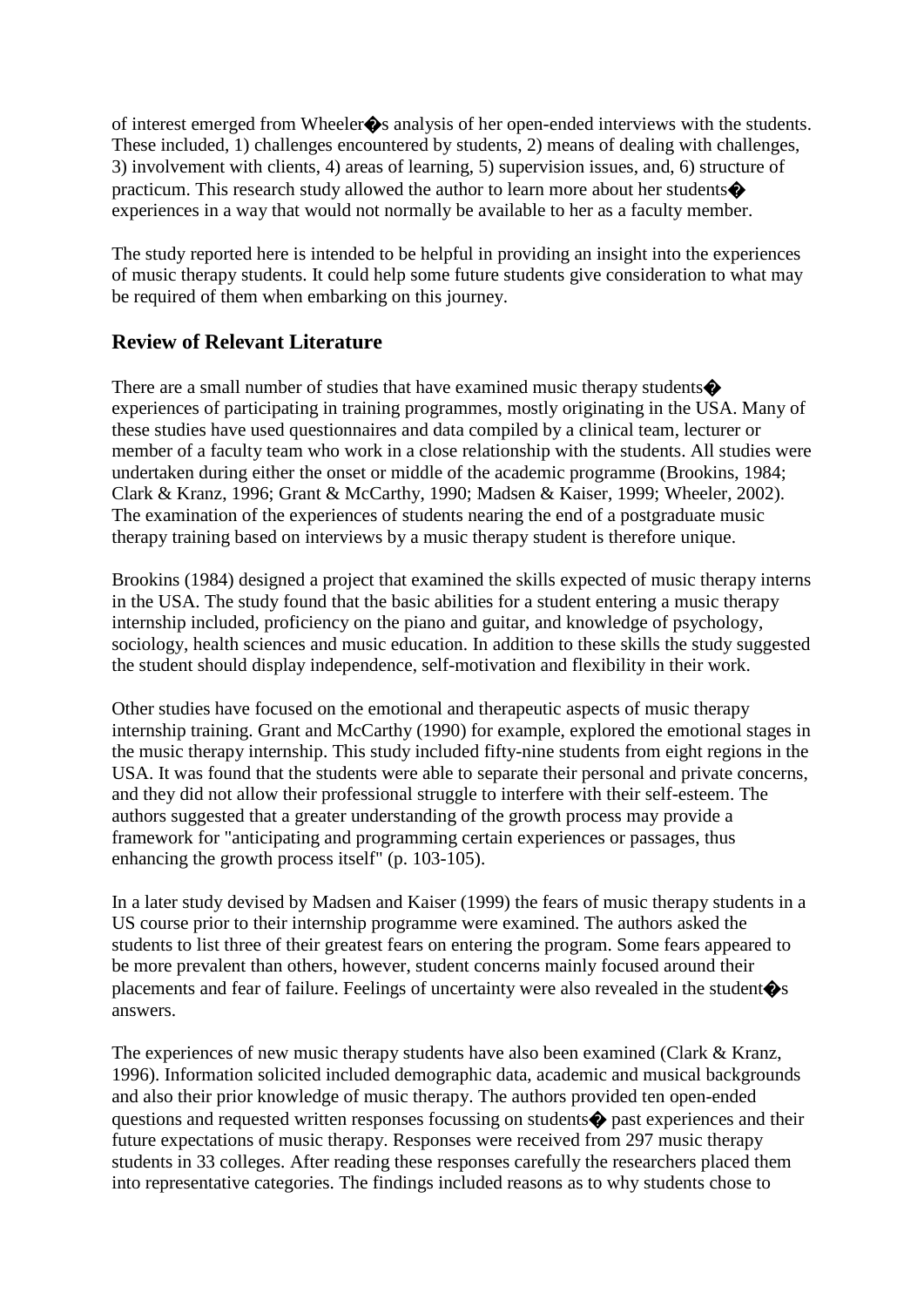study music therapy at a particular university. Location of the university to their home was found as the highest priority in their decision to avoid high living costs by living away from home. Other findings showed that the most frequent occurring responses as to why the candidate chose to study music therapy included the desire to help others, having an interest in music as a career and also the desire to combine music with helping others.

# **Methods & Procedures**

The study was intended to explore experiences of individual students, not sample a wide cohort in order to make generalisations. Therefore the student researcher focussed on three final year students, rather than interview all current students. Three students were selected from this who were willing to participate. The names of the interviewees have been changed in this paper to protect their confidentiality.

A university based ethics committee approved the study before interviews commenced. The participants were advised that if they felt uncomfortable at any stage, the interview would be stopped immediately. All participants were assured that the information they provided would remain confidential.

The students were interviewed at the eighteen-month stage of a twenty-one month full-time postgraduate music therapy course of study. Interviews took between 30 and 60 minutes. The interview questions were open ended in the hope of eliciting a broad and deep response from each student�s experience. The questioning style was based on techniques of the ethnographic interview (Spradley, 1979; see also Wheeler, 2002). The interviewer asked open-ended questions based on the participants� answers so that the interviewees could narrate their experiences at a deep level. Prior to the interview being conducted the student researcher and the research supervisor met and through role-play practiced the techniques of open interviewing.

The objectives in interviewing in this way was similar to the study conducted by Wheeler (2002), including, a) allowing the student to express themselves, b) provide an opportunity to discuss their experiences as openly as possible, and c) to elicit an interview narrative by which to analyse each of the students experiences Each person chose the location for his or her interview. Each interview commenced with a similar open-ended question, from which the subsequent discussion evolved. All interviews were recorded on minidisk and later transcribed by the researcher (8,600 words). These interview transcripts served as the basis for the open coding of comments related to the experience of being in the final stage of a training programme. A summary of each interview is provided at the end of the paper using the exact words of the research participants.

# **Role of the Student Researcher**

In consultation with the research supervisor, the student researcher considered whether there might be any barriers to eliciting open and free discussion in interview with the students. Students participating in the interviews were made aware that their course director could read the outcomes of the project although, their identities would not be revealed. It was therefore decided to interview the students in such a way that would allow them to tell their story without requesting identifiable details, yet asking probing open-ended questions. This would help to deepen their story in order to gain a better understanding of their experiences. After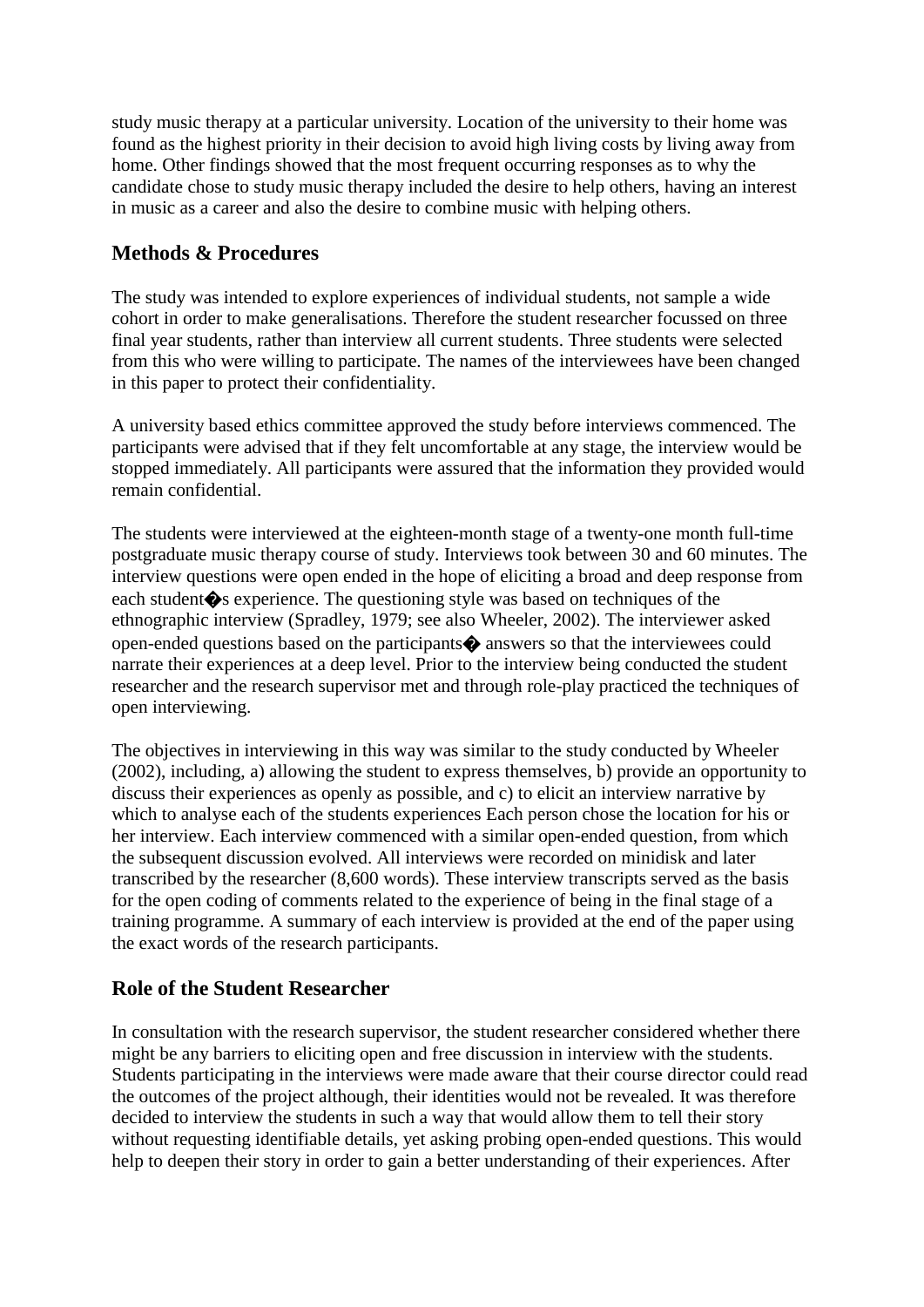the interview was completed students were given the opportunity in confidence to debrief with the student researcher about their experience of participating in the interview.

# **Data Analysis**

Each interview transcript was analysed using the following process.The recording of each interview was transcribed and summarized. Codes were generated through reading each transcript a number of times and notating key points in the margins beside the answers. A category was generated for each of the codes, and core categories (here called *themes*) were drawn from those occurring most frequently. The student researcher was involved in each of the steps and the research supervisor became involved at the process of summarizing the interviews. In this way the analysis is loosely based on Grounded Theory (Strauss & Corbin, 1990) and is somewhat like other music therapists� descriptions of their use of modified grounded theory (Edwards & Kennelly, 2004; O�Callaghan, 1996). Primarily it was intended that the themes were emergent from the data, rather than deductively contrived in advance and then searched for within the results.

# **Results**

Core categories were developed from the open coding and from these the following themes emerged from analysis of students $\diamondsuit$  narratives looking back over a two year course of music therapy study: a) *strong* [feelings and emotions,](https://normt.uib.no/index.php/voices/article/viewArticle/346/270%23feelings) b) [challenges,](https://normt.uib.no/index.php/voices/article/viewArticle/346/270%23challenges) c) [changes in lifestyle,](https://normt.uib.no/index.php/voices/article/viewArticle/346/270%23lifestyle) d) [coping,](https://normt.uib.no/index.php/voices/article/viewArticle/346/270%23coping) and e) [enjoyment.](https://normt.uib.no/index.php/voices/article/viewArticle/346/270%23enjoyment) These themes are presented and described in detail below.

#### *Strong* **Feelings and Emotions**

Some of the strongly worded views expressed in the interviews revealed experiences of relief, frustration, survival, fear, self-consciousness, the feeling of being daunted, a sense of being overwhelmed when first entering the course, and feelings of accomplishment. The excitement about finishing was also reported.

Some of these feelings were expressed in the responses of Mary and Jenny to the first question about reaching completion of their two-year masters program. Mary described, "I feel relieved that I survived so far and surprised that how quickly it has gone, and I suppose I�m looking forward to finishing." Jenny stated: "I�m really excited about finishing up and getting out into the work place...I feel I have worked hard over the last eighteen months." She said that she was "... leaving the course on a bit of a high thinking,  $\bigotimes$ I $\bigcirc$ m really excited! $\bigcirc$ ."

When reflecting on first entering the course, the students recalled nervousness, feelings of being intimidated yet also willingness, as Anne said, to "put in whatever it took to get results." The nervousness seemed related to the experience of embarking on something new. Each of the students expressed fears that they were not up to standard in some way. As Anne expressed, "starting off I remember thinking that my music skills were not up to standard" and also "I remember feeling very daunted having allowed my music skills to lapse." Jenny stated "...when I first started the course I felt intimidated by other people $\clubsuit$ s knowledge."

The feeling of pressure was also expressed in relation to the course outlines and the assessment requirements distributed at the beginning of each semester. Mary said "...our first module about information and assignments, that was quite overwhelming."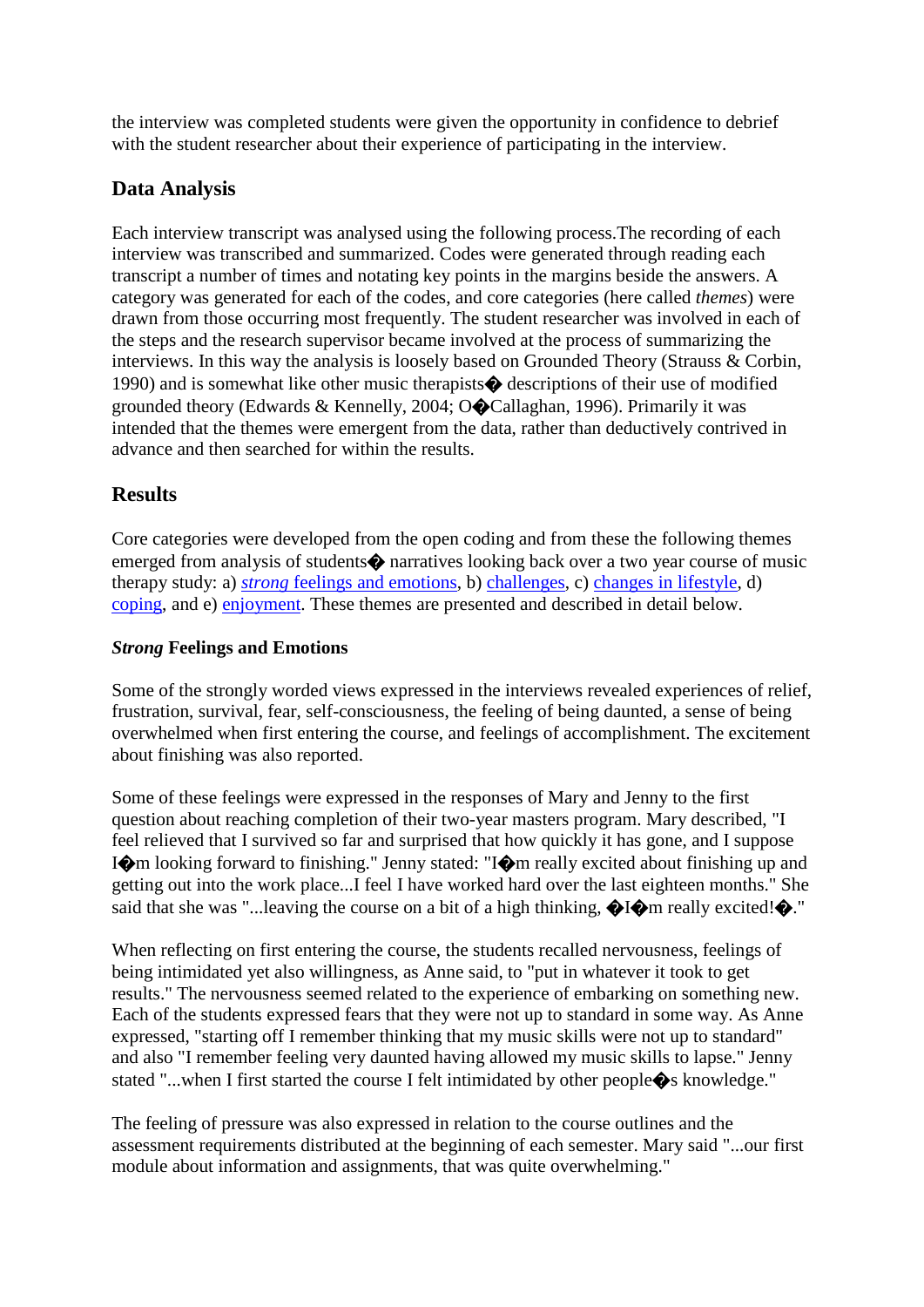It was also noted by Mary that she experienced difficulties with one placement as she described it as "disheartening" and "frustrating." Jenny described her feelings of frustration in relation to the experiential group offered in the course training. She first said "I�m not getting anything from it", and then stated, "I�m getting more and more frustrated as time goes on and find it a waste of time."

Interviewees reported a range of feelings and emotions that were experienced and tested throughout different aspects of the course. These experiences seemed to help each student find a niche for their skills, develop and build their confidence as well as strengthen their knowledge of academic and practical work. As Jenny expressed "I $\bigcirc$  ve come to realise everybody has their strengths and weaknesses and...I don $\bigcirc$  need to feel intimidated by people who might know more than I do." She also described how she had benefited by giving presentations in front of the class saying that she "would feel more confident in presenting...work to...clinicians in the future...I�d be more able to prepare something and present it to someone."

#### **Challenges**

The challenges described in the interviews were varied. They included the initial challenge of the audition, the period of settling into the course, and the music skills requirements of the programme. Other challenges described by the students included working to finish tasks within the time available, placements, modules, the psychotherapy requirements, class presentations and also considerations for the future.

Both Mary and Jenny began their interviews reflecting on the audition process they went through to get onto the course. They described working hard, being "well prepared" and also feeling challenged by the psychotherapy interview during the intake process. Jenny expressed how in the initial psychotherapy interview "you just have to answer the questions as honestly as you can because the questions...become so complicated that you just have to be honest and open."

It was also evident that experiencing these challenges made students reflect on their learning styles and ways of dealing with new information. As Jenny commented, "I�m the type of person that it does take me a while to grasp something but when I grasp it I�m fine...." She also stated "I think the day that I am not challenged is a day I need to worry about myself" indicating that challenges are part of growth and development in acquiring new skills. Similarly, Mary stated:

I suppose I knew that even though I was scared and didn�t want to do some of these things...I felt just very self conscious and really stupid and I...needed to just go and do it and overcome that fear...just accept that this was where I was at... and realise that I was getting on ok. I suppose when I realised that I was doing alright...I became more confident.

The interviews revealed that each student had times when they found their placements challenging. Mary expressed that some placements did not suit certain aspects of her personality. Anne found herself challenged at placement by the music skills necessary to do the work.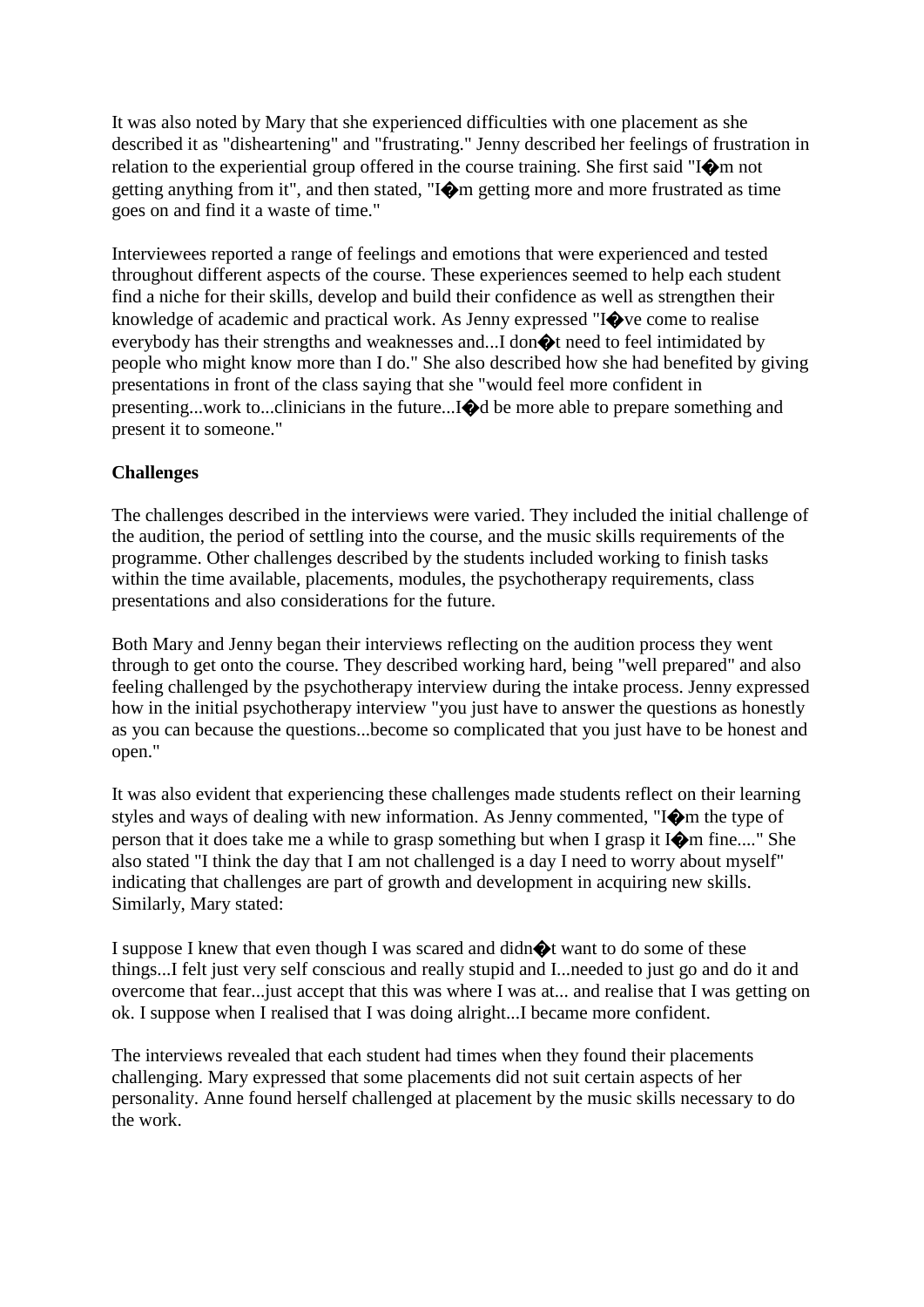Jenny described at length the challenges that arose for her in undertaking personal psychotherapy as well as participating in the experiential group, both requirements of the course programme. She said about starting personal psychotherapy that "...the hardest thing...was I didn�t know the purpose if it. I can understand it now why you should do psychotherapy but at the time I didn�t know why I was going."

In one placement Mary described her difficulties in not "getting" the nature of the environment she was working in. "I suppose I was coming to the placement with a structure...of how you do things. I could  $\Diamond t$  see the structure in the work I was doing and felt quite unsupported...I was trying...but...I wasn $\bigotimes$  actually getting it." Jenny described how "...in my placements I seem to have a lot of issues to take on board...things I need to take on board and think about."

In responding to challenges, these students were provided with opportunities for growth. As Anne expressed about changes which occurred during her time on the course:

I think I had myself limited before coming into the course and pigeoned off...because of what I was doing before I came into the course...the past academic year has been an eye opener because it is so much broader and there are so many areas... I am interested in working.

#### **Changes of Lifestyle**

As part of her interview, Anne described how after enrolling in the course her "...lifestyle changed dramatically...time wise and commitment wise." She found that "...things that I would have taken for granted before the course or would have been priorities in my life aren�t priorities any longer...the changes for me [are]... adjusting to the pace and the different perspectives and the...different content" Jenny said that for her the course "...has taken over from a lot of other things that have been going on in my life."

Each of the students mentioned changes in their lives that were necessary in order to complete the course requirements. They described the need to find a balance between the course, their life style, and other extra curricular activities. Anne observed that, "...there has been a whole lot more to do on a daily basis, just with the way the course is structured...I had a structure before the course and that was completely changed. When the course started I had to change the things that I would normally do...-[my] other commitments."

Some of the factors students mentioned that required a change of lifestyle and routine were things such as the course being full time and also that there is a lot of individual research to do outside the classroom. Mary expressed that she also has a full time life outside the course. She acknowledged "I have very limited free time or leisure time at the moment but...it is a choice I am making."

It was also described that one of the changes in taking up full time study is that the pace of life is quicker; Anne felt she was "...juggling things to keep it together." She also noted, "My life before the course was very much Monday to Friday and then weekends would have been freer for me for my own personal time and space...I found that a big change. I $\bigcirc$ m not free at weekends as there is always something to be done."

#### **Coping**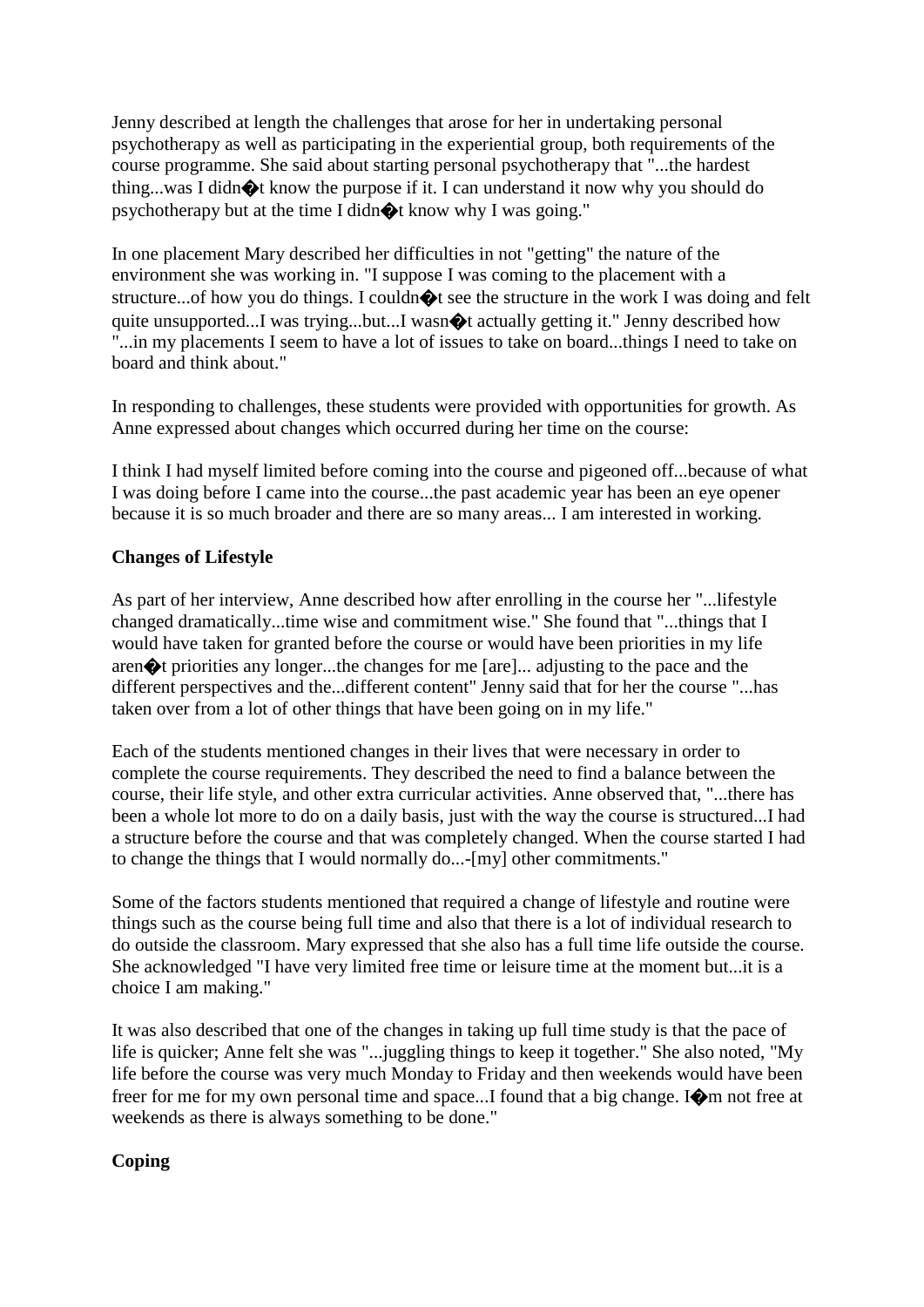Throughout the interviews times when students had difficulty coping with the challenge of the course were recalled. Each described different strategies to achieve equilibrium. Some of the issues that challenged students� coping included some of their experiences during fieldwork placements, feeling pressured by the demands of the course and also the work involved in balancing everything in order to keep physically and mentally healthy. The interviews revealed the ways in which they coped with these pressures.

Mary described experiencing release of tension in exercise. Anne found she was able to cope with the demands of assignments and other tasks by approaching the work  $\bigcirc$  bit by bit $\bigcirc$  and also by talking to others in the class about different difficulties which arose in the academic and practical aspects of the course.

As each interview developed feelings expressed related to acceptance of the demands of the course, the development of greater personal interest in music therapy, and also experiencing benefits from learning. As Mary indicated, "...you need to accept that there are aspects of the course you will find difficult but if you work through them and talk to your course director you will be guided in the right direction."

Anne described coping with the demands of the course by focussing on the experience of placements as a "highlight" of the programme. As she said, "...it $\diamond$ s why you $\diamond$ re going through what you�re going through, the stress and academic side of it, you know you can tie the two together and say  $\diamondsuit$  yes, this is why I $\diamondsuit$  m doing it and this is why I want to do it, I $\diamondsuit$ II get through it�..."

Jenny found she had to realise how  $\Diamond$  important it is to be...physically well but [also] mentally...to look after yourself to do the work�. In relation to a number of challenges she described the strategy of "visualising" to help her to succeed; "I visualise me doing it and doing it well." Mary also described being helped at a difficult time by talking to the course director and by deciding to be "open minded."

Mary  $\diamond$  response to the opening question of the interview was "I feel relieved that I survived". This response was developed as a sub-theme of "I was daunted yet I survived" which was explored in the interview questions which followed. Jenny also described how, as the course progressed she became aware that she was coping better with the requirements:

...when I think back to this time last year, if I was given an assignment to do, say to write an essay...I think I would have found it more daunting...whereas now...I can just do it; don�t be afraid.

#### **Enjoyment**

Even though words such as intense, overwhelming, and daunting were used in the interviews, the students also described their enjoyment of studying music therapy. This theme of enjoyment was expressed in different ways. It can be seen in the descriptions of the experiences of being a student again, as Mary said "it $\bullet$ s been enjoyable being a student and interesting." There were also reports of feelings of accomplishment when work was completed, and the satisfaction when it was submitted, and also meeting new people who will be future colleagues.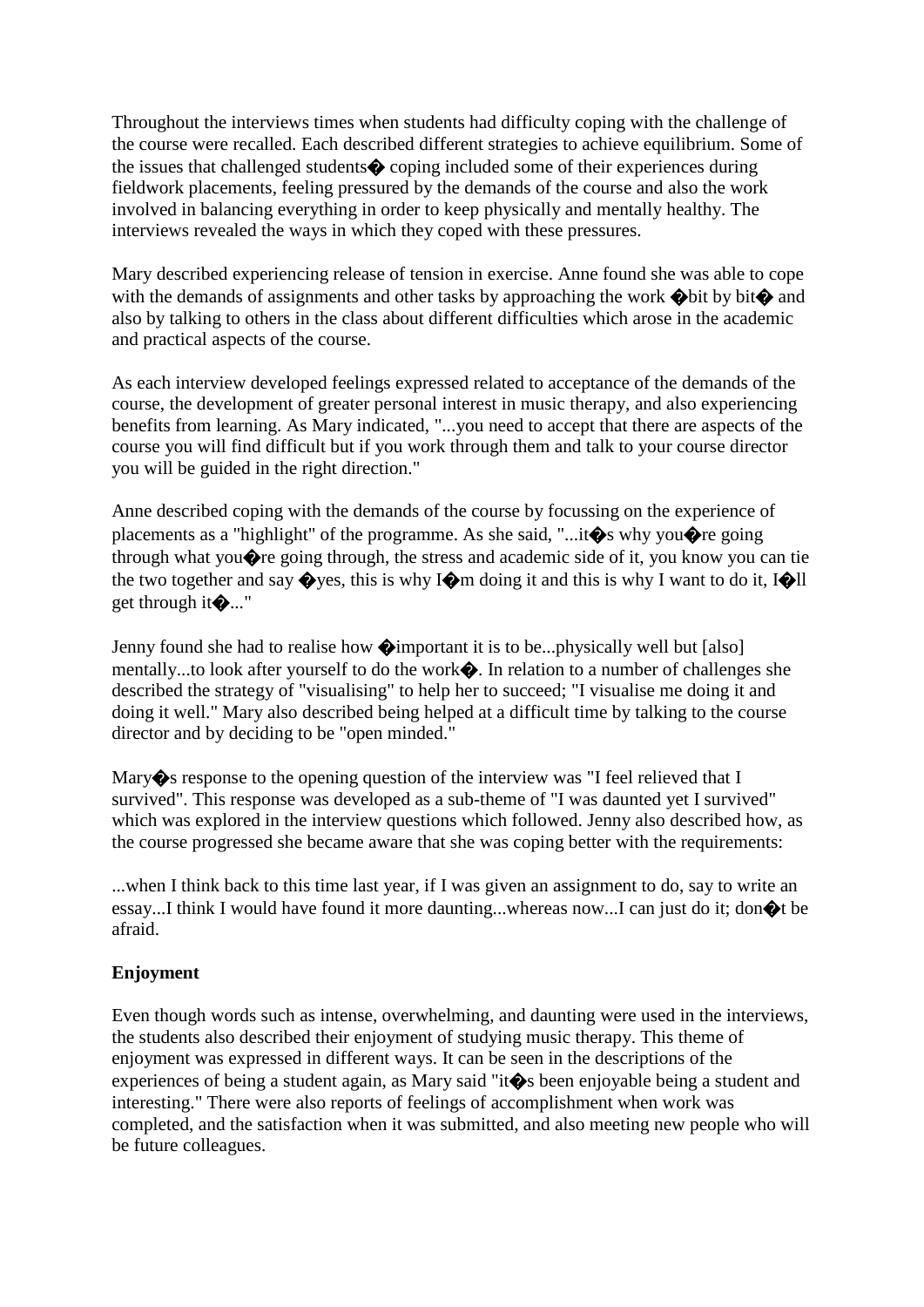A shared source of enjoyment for the interviewees was revealed in the descriptions of their fieldwork placements. Anne described that for her "...all the placements were really, really enjoyable. I took so much from them and I hope the clients have as well." She further stated that placement was "...the highlight ...because it  $\bullet$  real and it  $\bullet$  s what you  $\bullet$  real iming for." Jenny emphasised her positive experiences in the statement "I enjoyed - I really enjoyedusing the skills I had in placement."

Mary expressed satisfaction in one of her placements as it was "interesting" yet also "intense." She enjoyed being able to use techniques in working with those with dementia to help communicate with older adults nonverbally and vocally by using music. She described another of her placements as "really fascinating and really rewarding."

Anne expressed enjoyment about the skills she had learned in placement requiring her to combine the "musical side, musical interactions and musical responses" from what was learned in class and taken into the workplace. Jenny expressed her enjoyment in others acknowledgement of her work. She described her placement experiences as "rewarding and affirming." The interviews revealed ways in which overcoming challenges was satisfying, rewarding and ultimately enjoyable for the students; as Anne said "it was tough but I got there."

## **Discussion**

These three students described experiencing strong feelings and emotions during their course as they encountered a number of different challenges. They managed lifestyle changes and reported ways of coping with what was expected of them in the course. Throughout this they told of experiencing enjoyment. This was not necessarily pleasure resulting from being immersed in a consistently enjoyable experience but rather was an enjoyment that emerged as a result of coping with challenges and feeling a sense of achievement.

Students of music therapy are a diverse group who are drawn to study music therapy for a number of reasons (Clark & Kranz, 1996). While a diversity of experiences is evident in the interviews with the three students in this study, there were also some aspects they described which emerged as congruent in the analysis; ultimately exposing an interrelationship between the themes.

The analysis of the interviews revealed that these students experienced a dichotomy between being challenged or even "daunted" by the process of studying music therapy and the contrasting experience of surviving and even enjoying this process. This daunted/surviving contrast permeated aspects of each of the themes. This idea was also evident in descriptions of fieldwork placement experiences in the interviews where challenges were talked about and yet enjoyment was expressed.

The detail provided in the recall of practicum experiences was particularly striking in the interviews and each of the themes emerging from the coding can be referenced to students $\bigcirc$ descriptions of placement. These are clearly intense and memorable learning sites for students. As Anne put it, "it $\hat{\bullet}$ s real." This is not too surprising since it is the context where the capacity of the student for doing the work of music therapy is experienced but also tested. This "testing" occurs through a process of self-reflection on practice as well as regular supervision and in the required feedback about the student�s competence provided by the placement supervisor.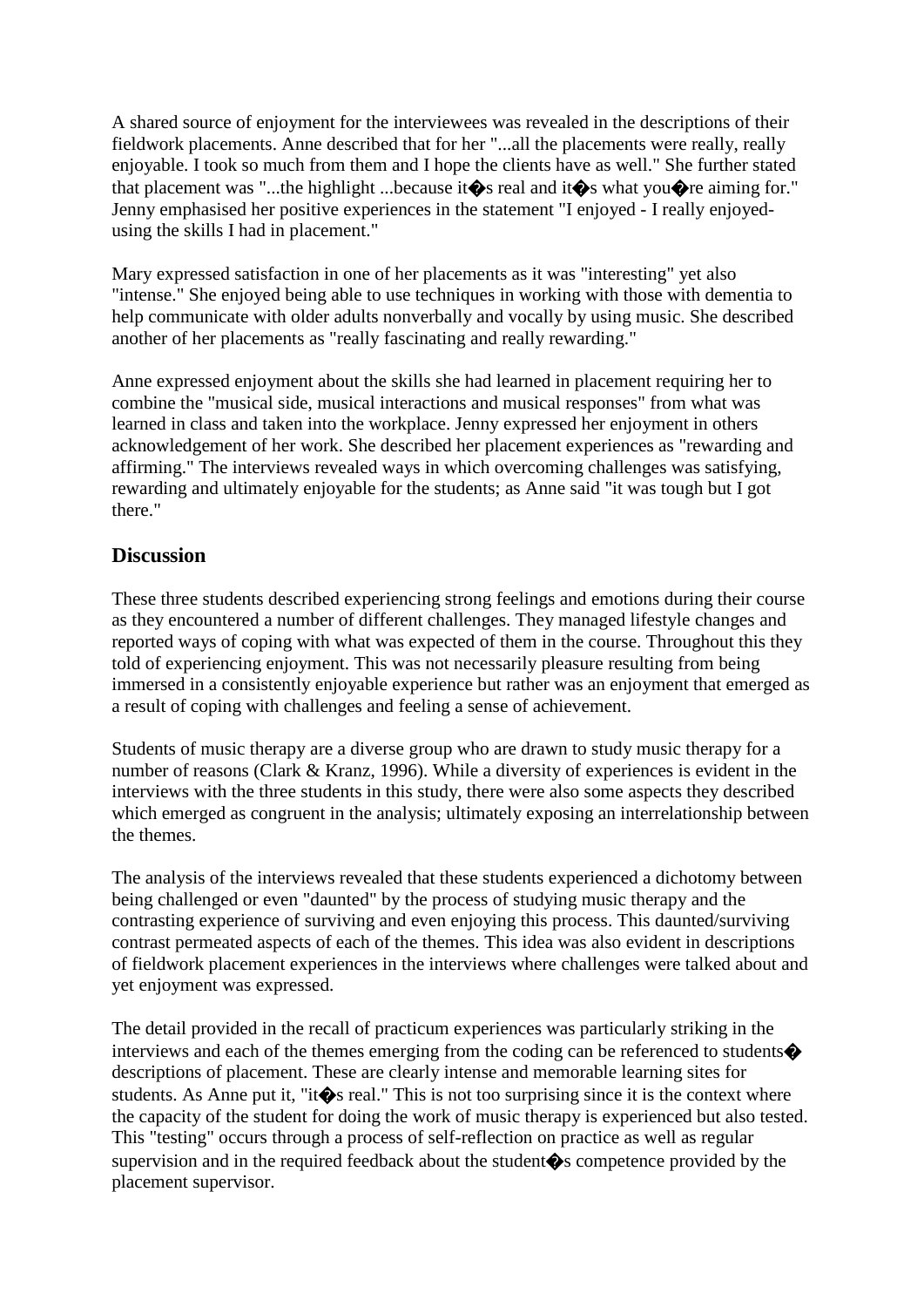It was also noted that in the students� descriptions, practicum experiences were referenced to the semester in which they were completed rather than described holistically. This suggests that although each student  $\bullet$  learning process is intended to be continuous, there can be "stand out" features of learning in each placement and these are not necessarily able to be linked together yet by some students in the final stage of their studies.

It is interesting that the word intimidation appeared in a number of ways throughout the three interviews. One context was the module requirements given at the beginning of each semester. They first appeared daunting but as noted by Mary, they became more manageable as they were worked through. A further context was Jenny�s experience of being intimidated by other students $\bullet$  knowledge when first beginning the course. As the course continued however Jenny seemed to be experiencing more of a level playing field among her classmates stating, "I�ve come to realise everybody has their strengths and weaknesses." This highlights one of the further aspects inherent in the themes and that is the way they reveal the students  $\bullet$  growth through the experience of studying music therapy.

There were resonances between the student researcher  $\bullet$ s experience of studying music therapy and the comments of these students; particularly their reports of personal growth through studying the course. Anne expressed this experience of growth for her as follows,

I just find it so fascinating that there are so many areas that it [music therapy] can be applied to...Not knowing, not having the experience, not having worked with different populations and then having worked with them and having read and studied...[I] realised that it is something I am capable of and enjoy.

Jenny also reflected this idea of growing through study in her comments about learning how to present information where she said "I feel mentally I�d be more able to prepare something and present it."

Understanding the growth process for music therapy students can provide a framework for anticipating and programming certain experiences or developmental passages (Grant & McCarthy, 1990). Reflecting on the ways students grow and change in their skills, competence and confidence through their period of study provides opportunities to reflect on how course programmes should be designed to acknowledge and encourage this growth.

Each of these students made references to their study of music therapy being predominantly university based with one day of placement weekly over the 21 months. This suggests that further investigation of students  $\diamondsuit$  experiences of linking placement work and class work might be warranted.

## **Summary & Recommendations**

Three students near to completion of a two year MA programme of study in music therapy were interviewed for the purpose of eliciting information about their experiences in the course. Qualitative analysis of the interview data uncovered five themes in these student reports of studying music therapy a) *strong* feelings and emotions, b) challenges, c) changes in lifestyle, d) coping, and e) enjoyment. Students described some aspects of learning through the course as a dichotomous experience of being daunted yet surviving and enjoying the experience.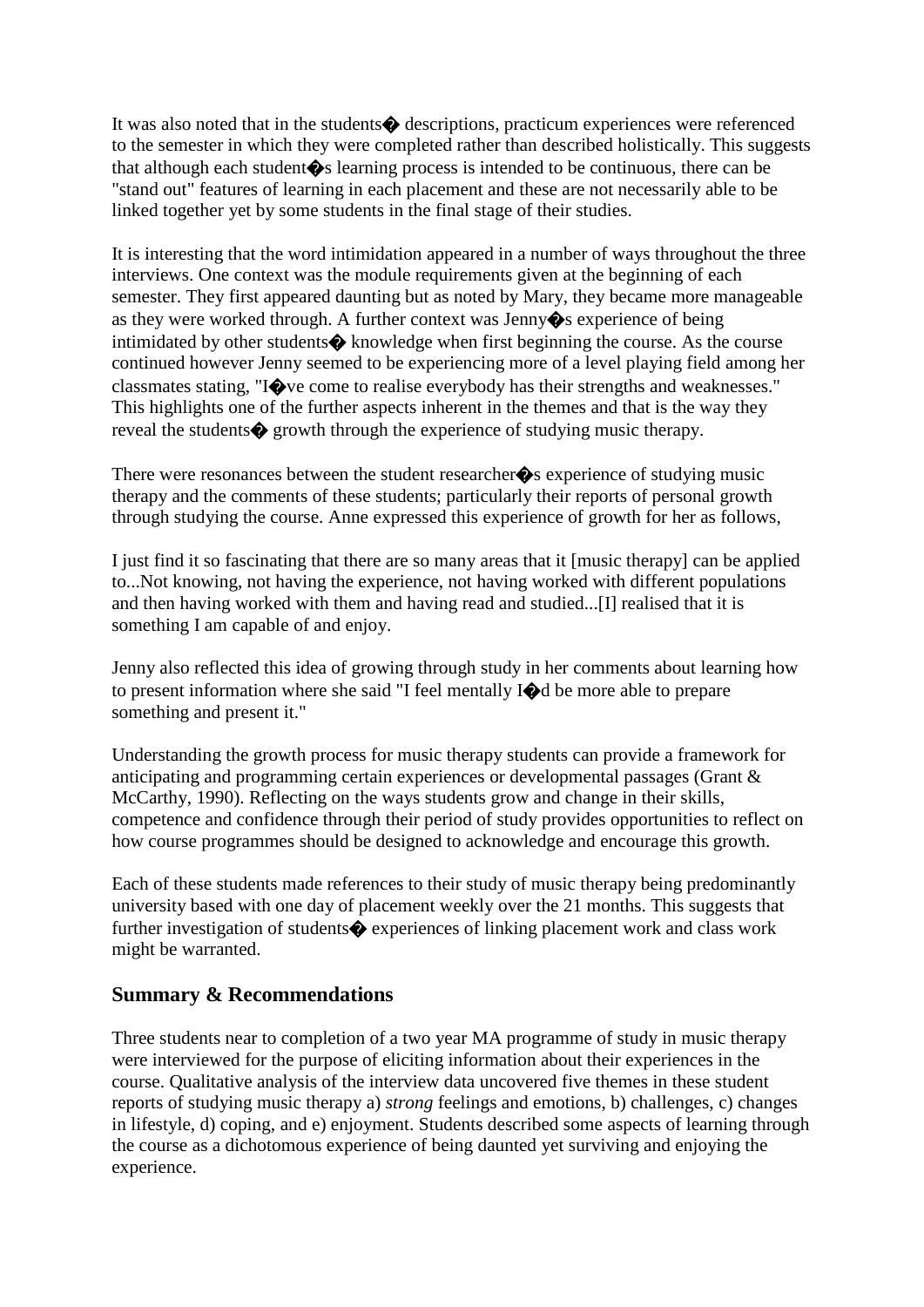This study has provided glimpses into the experiences of these students reaching completion of a two-year full-time music therapy course programme. Understanding students� experiences can be helpful to those wishing to choose music therapy as a future career, it is informative for those directing and teaching music therapy training programmes, and can be affirming for students and graduates who may find resonances in the analysis of these reflections from students near to course completion. Further examination of graduates. experiences at various stages of their career could also provide insights into the study of music therapy programmes and contribute to an enriched tapestry of knowledge about learning processes as well as learning outcomes for qualified music therapists.

# **References**

Brookins, L. (1984). The music therapy clinical intern: Performance skills, academic knowledge, personal qualities and interpersonal skills necessary for a student seeking clinical training. *Journal of Music Therapy, 21*, 193-201.

Clark, M. E., & Kranz, P. (1996). A survey of backgrounds, attitudes, and experiences of new music therapy students. Journal of Music Therapy, 33, 124-146.

Edwards, J. & Daveson, B. (2004). Music therapy student supervision: Considering aspects of resistance and parallel process in the supervisory relationship with students in final clinical placement. *The Arts in Psychotherapy, 31*, 67-73

Edwards, J. & Kennelly, J. (2004). Music therapy in paediatric rehabilitation: The application of modified Grounded Theory to identify techniques used by a music therapist. *Nordic Journal of Music Therapy, 13*, 112-126

Farnan, L. (2001). Competency-based approach to intern supervision. In M. Forinash (Ed.), *Music therapy supervision* (pp. 116 $\bigcirc$ 133). Gilsum: Barcelona Publishers.

Grant, R. E., & McCarthy, B. (1990). Emotional stages in the music therapy internship. *Journal of Music Therapy, 27*, 102-118.

Madsen, C. K., & Kaiser, K. (1999). Pre-internship fears of music therapists. *Journal of Music Therapy, 36*, 17-25.

O�Callaghan, C. (1996). Lyrical themes in songs written by palliative care patients. *Journal of Music Therapy, 33*, 74-92.

Oldfield, A. (1992). Teaching music therapy students on clinical placements - Some observations. *British Journal of Music Therapy, 6*, 13-17.

Spradley, J. P. (1979). *The ethnographic interview*. New York: Holt, Rinehart & Winston.

Strauss, A. & Corbin, J. (1990). *Basics of qualitative research: Grounded Theory procedures and techniques*. Newbury Park: Sage.

Wheeler, B. L. (2002). Experiences and concerns of students during music therapy practica. *Journal of Music Therapy, 39*, 274-303.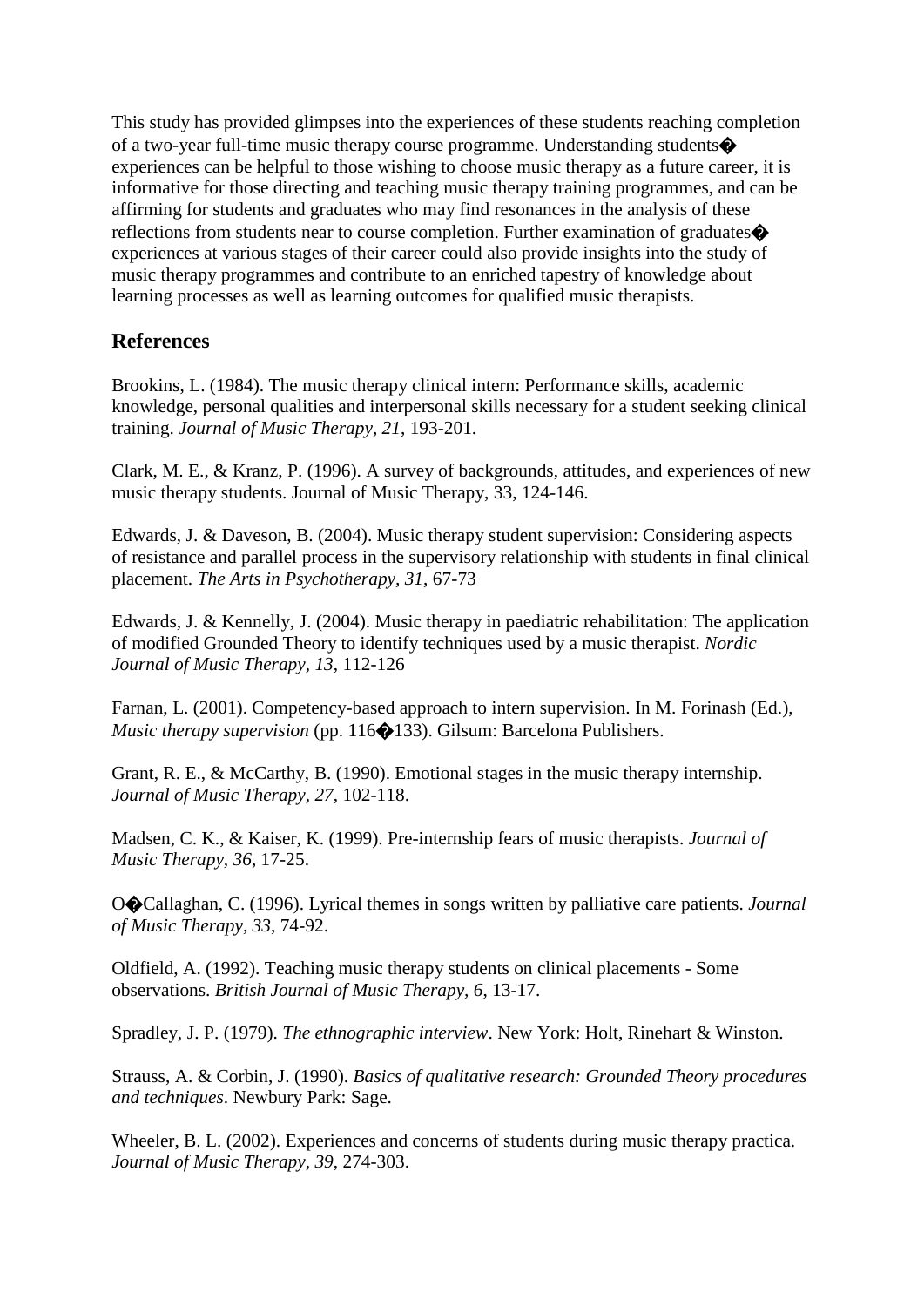# **Interview summaries**

#### **Summary Interview one: Mary**

I feel relieved that I survived so far and surprised that how quickly it has gone and suppose looking forward to finishing. I wanted a bit of a change from my career...I had worked hard to do the audition, then when I got in I was a bit taken aback....leaving full time employment, being financially more compromised...was daunting initially.

...it�s been enjoyable being a student and interesting. I have a better grasp on how to do things better than an undergrad. I can integrate the other life experiences I have had into doing the learning in the course.

...overall I�m just busy doing the course and managing other aspects of my life in relation to the course. The biggest challenge would have been the music skills area. I very much didn $\bullet t$ see myself as a musician in comparison to other members of the class.... I felt just very self conscious and really stupid...and I kind of needed to, just go and do it. I just began to accept that it didn $\bigotimes$ t need to be very complex and difficult and that sometimes something very simple can work.

My current placement is very enjoyable and very interesting and quite intense, more intense than I had anticipated. It has been very interesting in terms of the way I would communicate with older adults also more at a nonverbal or vocal, non communication. My placement last term was really fascinating and really rewarding. It was challenging but it was within my realms of challenging. I really learnt a lot from it, particularly in dealing with coping with strong emotions, it was a real eye opener.

I suppose it  $\diamondsuit$  [determination] a key aspect of my personality, I am quite a determined person, if I start something I will follow through

#### **Summary Interview two: Anne**

I was aware of this course since 1998. I was willing to put in what ever it took to get through the course. When you get your assignments it  $\diamond$  very daunting but over the past eighteen months it has become something that I am very interested in. I find it fascinating there are so many areas that it [music therapy] can be applied to...you $\Diamond$ re not limited. I think it $\Diamond$ s been a real learning experience of learning how to study again and applying myself in reading and practical application.

There were different parts I found challenging. I think starting out things were a bit challenging. When it was something new and I was unfamiliar with - was challenging from the point of view I was starting at a very basic level. When we started off I remember feeling very daunted having allowed my music skills to lapse...once I got into them it was fine.

I see that (practical experience) as being the highlight of the course... because it  $\diamondsuit$  real and it<sup>t</sup> it it is what youth reaiming for. My practical skills were never an issue with my placements, by the time I came to placement I was comfortable playing. The only stumbling block on my first placement, my guitar skills would have been making eye contact, playing and singing which just took me longer to learn.